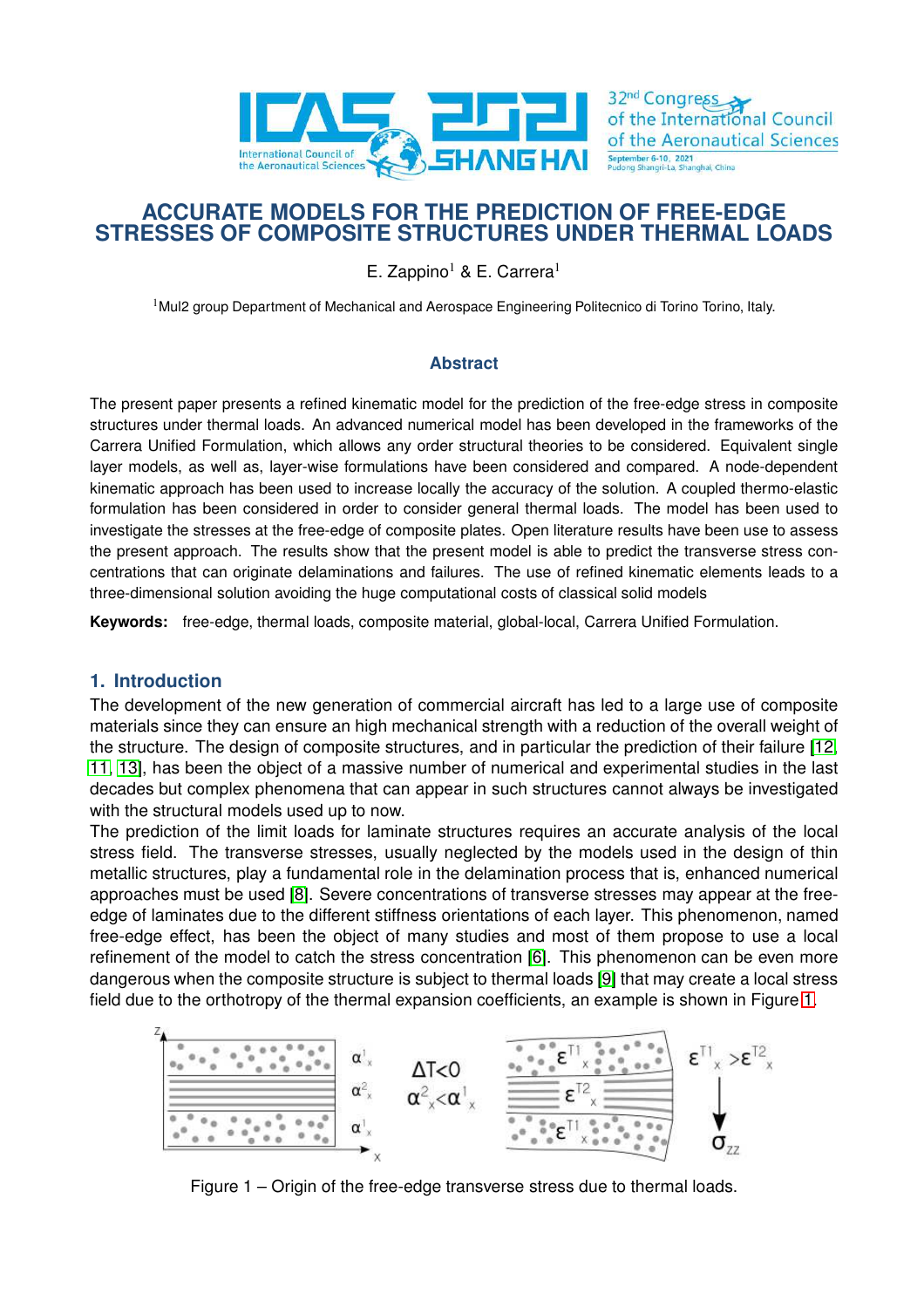The aim of the present work is to exploit the enhanced capabilities of the models derived in the frameworks of the Carrera Unified Formulation, CUF,[\[3\]](#page-9-3) to predict local free-edge effects of general laminate structures under thermal loads. The use of refined kinematic models allows a layer-wise description of the kinematic to be obtained; this capability makes it possible to predict with high accuracy the traversal and inter-laminar stresses [\[7\]](#page-9-4). The use of recent developments of the CUF, such those present in [\[5,](#page-9-5) [15\]](#page-10-3), may increase the efficiency of the current approach refining the model locally, with huge advantages from the computational costs point of view. The capabilities of the present models to deal with multi-field problems, as demonstrated in [4], can be used to investigate complex load scenarios such as those due to complex thermal fields. The results show that the present approach can lead to a 3D-like solution with a significant reduction of the computational costs since two-dimensional model are adopted.

## 1.1 Preliminaries

<span id="page-1-0"></span>This section presents the refined two-dimensional model used in the following analyses. The coordinate reference frame is shown in Fig. [2.](#page-1-0)



Figure 2 – Notation of a plate model for laminated structures.

The displacement three-dimensional field is described using the vector *u*:

$$
u^T = \{u_x, u_y, u_z\} \tag{1}
$$

In the thermo-elastic formulation, in addition to the mechanical variables, also the temperature variation,  $\vartheta$ , must be considered. The solution of the thermo-elastic problem requires to define five quantities in each point:

$$
q^T = \{u_x, u_y, u_z, \vartheta\}
$$
 (2)

where vector *q* contains the unknown quantities.

## 1.2 Geometrical relations

The geometrical relations in the case of the thermo-elastic model allow the strain  $(\varepsilon)$  and the thermal gradient ( $\theta$ ) to be evaluated. The strain vector,  $\varepsilon$ , can be written as:

$$
\varepsilon^T = \{ \varepsilon_{xx} \varepsilon_{yy} \varepsilon_{zz} \varepsilon_{xz} \varepsilon_{yz} \varepsilon_{xy} \} = D_u u \tag{3}
$$

where  $D_u$  is:

$$
D_u^T = \begin{bmatrix} 0 & 0 & \partial_z & \partial_x & \partial_y & 0 \\ 0 & \partial_y & 0 & 0 & \partial_z & \partial_x \\ \partial_x & 0 & 0 & \partial_z & 0 & \partial_y \end{bmatrix}
$$
 (4)

The spatial temperature variation,  $\theta$ , can be written as:

$$
\theta^T = \{ \vartheta_x \; \vartheta_y \; \vartheta_z \} = D_{\vartheta} \, \vartheta \tag{5}
$$

where  $D_{\vartheta}$  is:

$$
D_{\vartheta}^T = \begin{bmatrix} \partial_x & \partial_y & \partial_z \end{bmatrix} \tag{6}
$$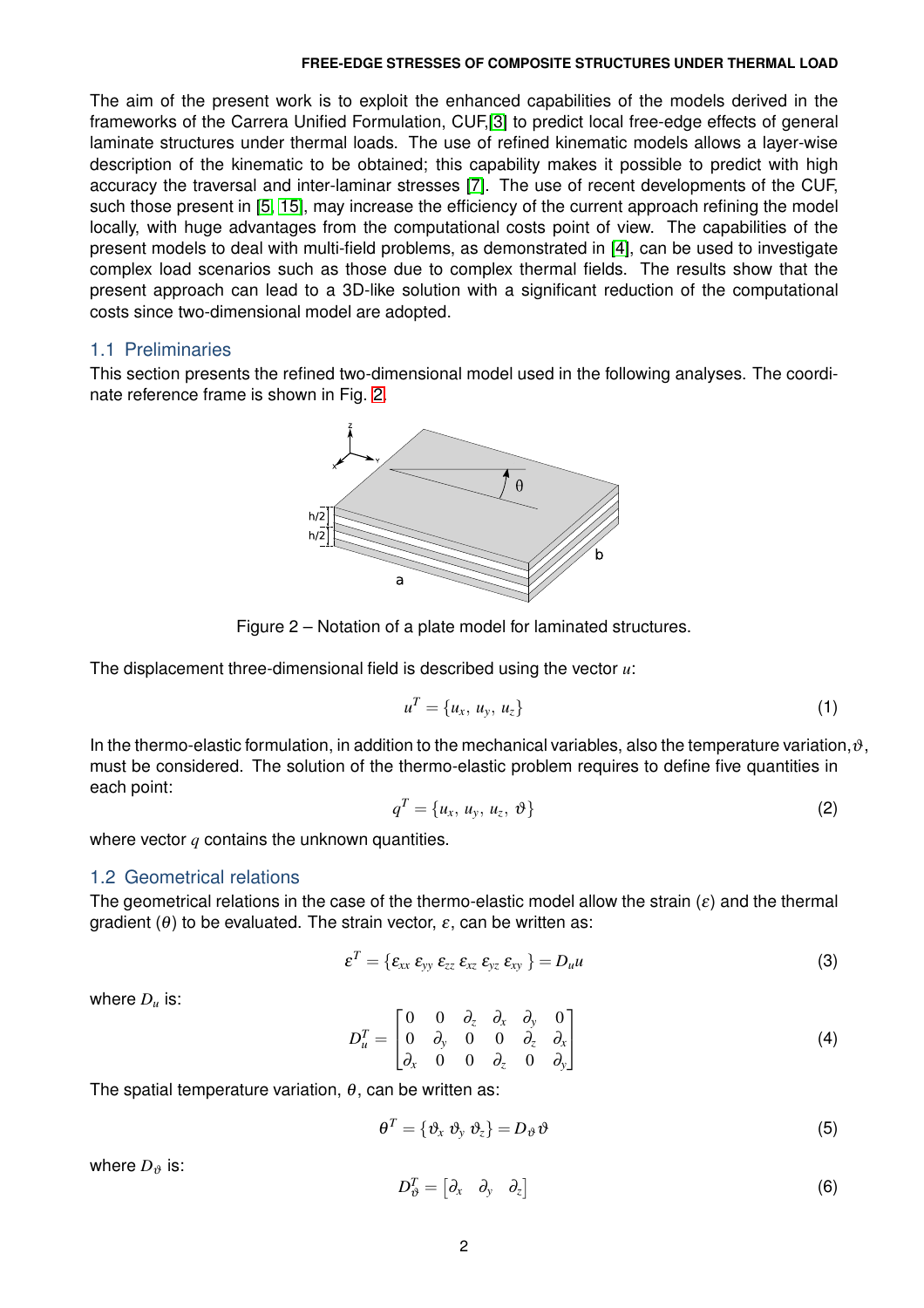### 1.3 Constitutive relations

The constitutive equation for the thermo-elastic model have been derived in according with the work presented by [\[1\]](#page-9-6). The stress,  $\sigma$  can be written in the following form:

$$
\sigma = C\varepsilon - \lambda \vartheta \tag{7}
$$

The first contribution come from the Hook's law and derives from the mechanical problem.

$$
\begin{Bmatrix}\n\sigma_{xx} \\
\sigma_{yy} \\
\sigma_{zz} \\
\sigma_{xz} \\
\sigma_{yz} \\
\sigma_{yz} \\
\sigma_{xy}\n\end{Bmatrix} = \begin{bmatrix}\nC_{11} & C_{12} & C_{13} & 0 & 0 & C_{16} \\
C_{21} & C_{22} & C_{23} & 0 & 0 & C_{26} \\
C_{31} & C_{32} & C_{33} & 0 & 0 & C_{36} \\
0 & 0 & 0 & C_{44} & C_{45} & 0 \\
0 & 0 & 0 & C_{54} & C_{55} & 0 \\
C_{61} & C_{62} & C_{63} & 0 & 0 & C_{66}\n\end{bmatrix} \begin{Bmatrix}\n\varepsilon_{xx} \\
\varepsilon_{yy} \\
\varepsilon_{zz} \\
\varepsilon_{xz} \\
\varepsilon_{yz} \\
\varepsilon_{xy}\n\end{Bmatrix}
$$
\n(8)

The second therm,  $\lambda \vartheta$ , comes from the thermo-mechanical coupling. The vector  $\lambda$  can be written as:

$$
\lambda = C\alpha = C\{\alpha_1 \alpha_2 \alpha_3 0 0 0\}^T
$$
\n(9)

Where *C* is the matrix with the elastic coefficients of the material, and  $\alpha$  is the vector of the thermal expansion coefficients.

The last constitutive equation describe the heat flux, *h*:

$$
h = \kappa \theta \tag{10}
$$

where  $\kappa$  is the conductivity coefficients matrix:

$$
\mathbf{k} = \begin{bmatrix} \kappa_{11} & \kappa_{12} & 0 \\ \kappa_{21} & \kappa_{22} & 0 \\ 0 & 0 & \kappa_{33} \end{bmatrix}
$$
 (11)

## 1.4 Kinematic Model

This section introduced the kinematic assumption used in the present work. At first the CUF is presented. Models based on Equivalent single layer and layer-wise approaches are introduced and, finally the node-dependent kinematic model is introduced.

### *1.4.1 Carrera Unified Formulation (CUF) for refined 2D models*

<span id="page-2-0"></span>In the framework of CUF, the displacement field of a plate structure can be assumed to be:

$$
u(x, y, z) = F_0(z)u_0(x, y) + F_1(z)u_1(x, y) + \cdots + F_N(z)u_N(x, y)
$$
  
\n
$$
v(x, y, z) = F_0(z)v_0(x, y) + F_1(z)v_1(x, y) + \cdots + F_N(z)v_N(x, y)
$$
  
\n
$$
w(x, y, z) = F_0(z)w_0(x, y) + F_1(z)w_1(x, y) + \cdots + F_N(z)w_N(x, y)
$$
\n(12)

<span id="page-2-1"></span>where the approximation functions  $F_{\tau}(z)$  are also named as thickness functions. In a compact form, Equation [12](#page-2-0) can be written as follows for ESL models:

$$
\boldsymbol{u}(x, y, z) = F_{\tau}(z)\boldsymbol{u}_{\tau}(x, y) \qquad \tau = 0, 1, ..., N \qquad (13)
$$

in which  $F_{\tau}(z)$  are defined on the domain through the whole thickness of the plate, which means  $z\in [-\frac{h}{2},\frac{h}{2}].$  Alternatively, for LW models, the displacements can be written as:

$$
\boldsymbol{u}^{k}(x, y, \zeta_{k}) = F_{\tau}^{k}(\zeta_{k}) \boldsymbol{u}_{\tau}^{k}(x, y) \qquad \tau = 0, 1, ..., N
$$
\n(14)

where *k* is the layer index, and  $-1 \leq \zeta_k \leq 1$  is the adimensional thickness coordinate. The continuity conditions will be enforced at the layer interfaces.

 $u_\tau^k(x,y)$  represent the unknown primary variables which are the factors corresponding to the expansion terms.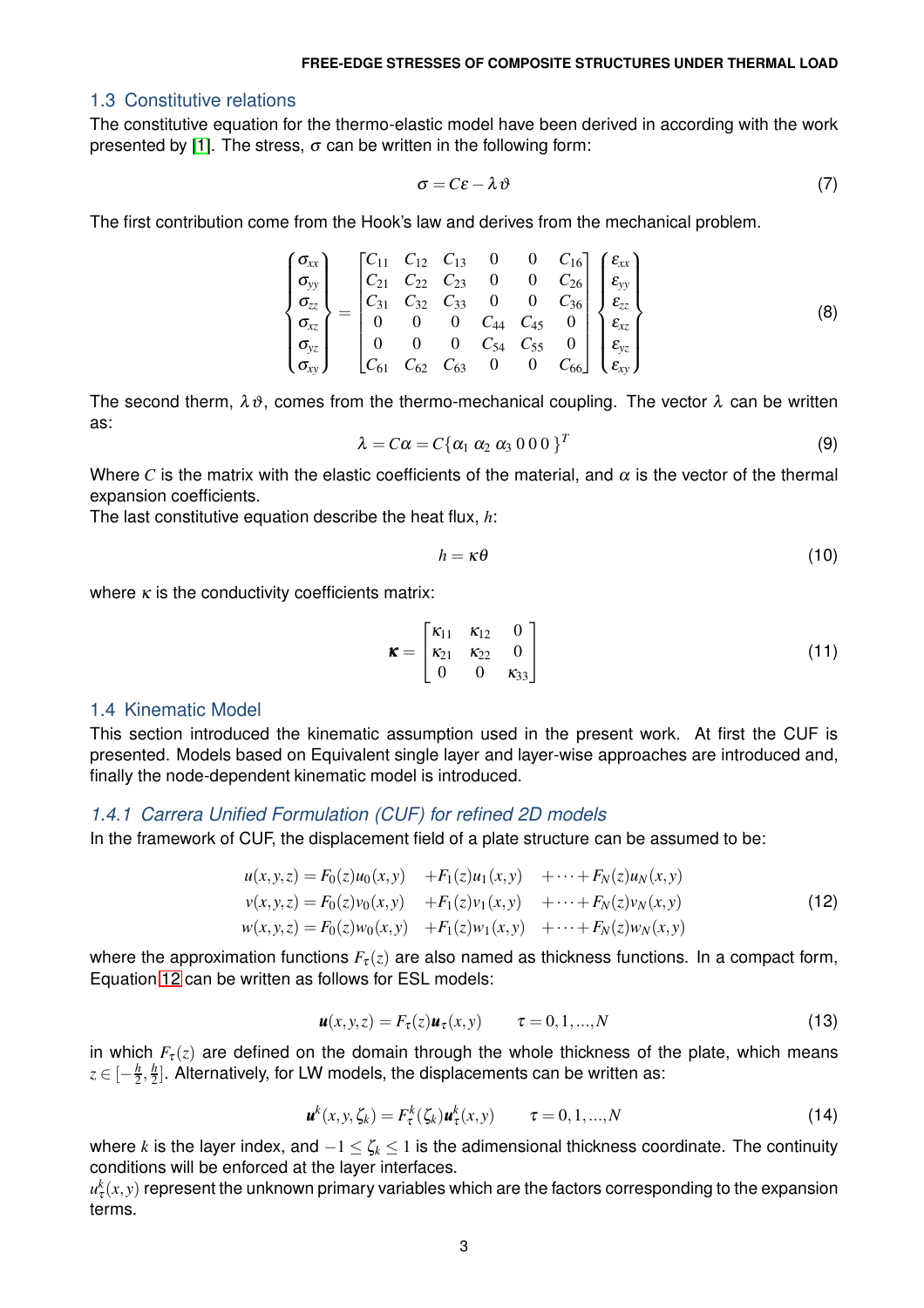When the solution of the problem is achieved using the FE approach, equation [13](#page-2-1) becomes:

$$
\boldsymbol{u}(x, y, z) = F_{\tau}(z) N_i(x, y) u_{\tau i} \qquad \tau = 0, 1, ..., N, i = 0, 1, ..., M
$$
\n(15)

Where the function *N<sup>i</sup>* are the shape function used in the FE model. M is the number of nodes of each element.

### 1.5 ESL models based on Taylor expansions (TE)

In ESL models, Taylor series can be adopted as thickness functions by substituting  $F_\tau = z^\tau$  ( $\tau =$  $(0,1,\dots,N)$  into Equation [13,](#page-2-1) and the obtained thickness functions of the higher-order model read:

$$
F_0 = z^0 = 1, \quad F_1 = z^1 = z, \quad \dots, \quad F_N = z^N \tag{16}
$$

Especially, FSDT [\[10\]](#page-9-7) can be obtained as a particular case of the complete linear model  $(N = 1)$ .

#### 1.6 LW models adopting Lagrange expansions (LE)

<span id="page-3-0"></span>If  $F_{\tau}^k$  are defined as Lagrange interpolation polynomials defined on layer  $k$ , as expressed in Equa-tion [17,](#page-3-0) an LE-type LW model can be obtained.  $\zeta_{k_{\tau}}$  are located at the prescribed interpolation points.  $\zeta_{k_0} = -1$  and  $\zeta_{k_N} = 1$  in the natural reference system signifies the bottom and top surface of the *k*th layer, respectively.

$$
F_{\tau}^{k}(\zeta_{k}) = \prod_{i=0, i \neq s}^{N} \frac{\zeta_{k} - \zeta_{k_{i}}}{\zeta_{k_{\tau}} - \zeta_{k_{i}}}
$$
(17)

In LW models employing Lagrange expansions (LE), the displacements of each interpolation point are treated as unknown primary variables, and compatibility of the displacements at layer interfaces follows:

$$
u_t^k = u_b^{k+1}, \quad k = 1, \cdots, N_l - 1. \tag{18}
$$

in which  $N_l$  is the total number of layers. The continuity of transverse stresses at layer interfaces can be achieved when a sufficient number of expansion terms are used in each layer, as demonstrated in the authors' previous work [\[2\]](#page-9-8).

#### 1.7 A two-dimensional finite element with node-dependent kinematics

When the modeling of structural geometry or boundary conditions is beyond the capabilities of classical plate models, higher-order models can be used to improve the solution precision. In most cases, refined kinematics is necessary only in some local region of the whole structure, e.g. at the free edge, and classical models could be adequate elsewhere. A new class of node-dependent kinematic elements is introduced in this work to refine the kinematics only in the area necessary.

As an example, a four node two-dimensional element is considered. Refined plate elements with uniform kinematics assume the same thickness expansions in all the nodes. By using the nodedependent kinematic approach, a different kinematic assumption can be introduced at each node. The displacement field at the first node can be written as:

$$
\boldsymbol{u}^1 = \boldsymbol{u}_{1\tau} F_{\tau}^1, \qquad \tau = 1 \dots M^1 \tag{19}
$$

The displacement functions at the second node are:

$$
u^2 = u_{2\tau} F_\tau^2, \qquad \tau = 1 \dots M^2 \tag{20}
$$

The displacements at the third node read:

$$
\boldsymbol{u}^3 = \boldsymbol{u}_{3\tau} F_{\tau}^3, \qquad \tau = 1 \dots M^3 \tag{21}
$$

The displacements at the fourth node read:

$$
\boldsymbol{u}^4 = \boldsymbol{u}_{4\tau} F_{\tau}^4, \qquad \tau = 1 \dots M^4 \tag{22}
$$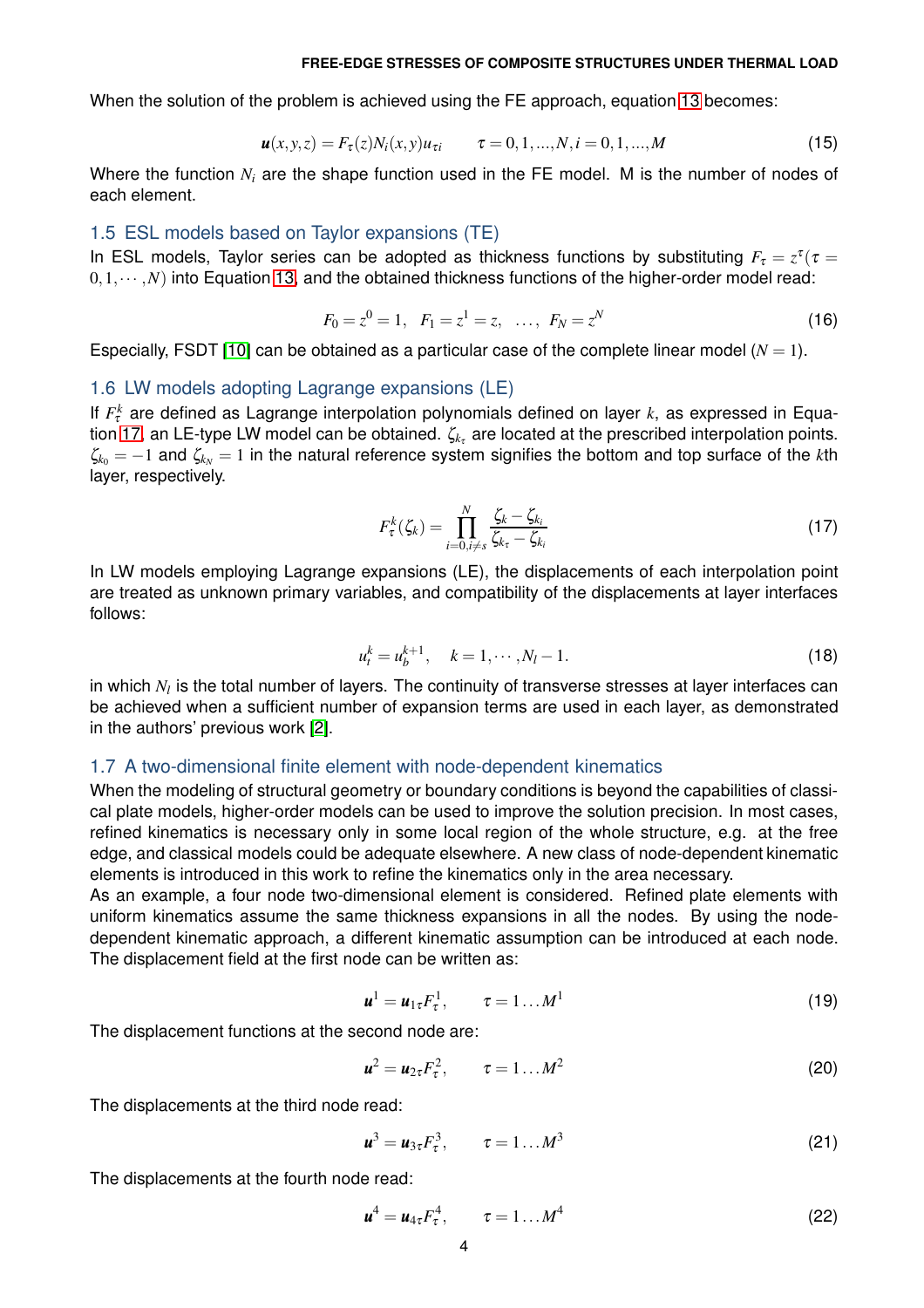The thickness expansions,  $F^1_\tau$ ,  $F^2_\tau$ ,  $F^3_\tau$  and  $F^4_\tau$ , can be chosen arbitrarily at each node. At node 1, a first order TE model can be considered, and a LE model has been imposed at node 2 while a second order TE model is allocated to node 3 and 4. Eventually, the expression of the three-dimensional displacement field of the whole element becomes:

$$
\mathbf{u} = \mathbf{u}_{1\tau} N_1 F_\tau^1 + \mathbf{u}_{2\tau} N_2 F_\tau^2 + \mathbf{u}_{3\tau} N_3 F_\tau^3 + \mathbf{u}_{4\tau} N_4 F_\tau^4, \qquad \tau = 1 ... N^i
$$
 (23)

The four different displacement fields are smeared by the FE shape functions over the plate midplane. Using this approach, the continuity of the displacement is obtained at each point.

This approach can be easily included in the CUF formulation and extended to any order plate models. The displacement field of the two-dimensional element with node-dependent kinematic can be written including two main novelties:

$$
F_{\tau}(z) \longrightarrow F_{\tau}^{i}(z) \tag{24}
$$

<span id="page-4-1"></span><span id="page-4-0"></span>
$$
N \longrightarrow N^i \tag{25}
$$

The first equation, Eq. [24,](#page-4-0) states that the function expansion is not a property of the element, but of the nodes, that is, the index *i* is included in the notation. Eq. [25](#page-4-1) remarks that the number of terms in the expansion,  $N$ , can be different at each node, and the notation  $N^i$  is used to underline this aspect. The generic displacement field can be written as:

$$
\mathbf{u} = \mathbf{u}_{i\tau} N_i(\mathbf{y}) F_{\tau}^i(\mathbf{x}, \mathbf{z}), \qquad \tau = 1 \dots N^i; \qquad i = 1 \dots N_n. \tag{26}
$$

### 1.8 Governing equation

The governing equation can be written using the virtual displacements principle, PVD:

<span id="page-4-2"></span>
$$
\delta L_{int} = \delta L_{ext} \tag{27}
$$

where  $\delta L_{int}$  is the virtual variation of the internal work while,  $\delta L_{ext}$  is the virtual variation of the external work.

In explicit form the PVD can be written as:

$$
\delta L_{int} = \int_{V} (\delta \varepsilon^{T} \sigma - \delta \theta^{T} h) dV = \delta L_{ext}
$$
\n(28)

If geometrical and constitutive equation are substituted in Equation [28](#page-4-2) the following equation is obtained:

$$
\delta L_{int} = \int_{V} (\delta \varepsilon^{T} C \varepsilon - \delta \varepsilon^{T} \lambda \vartheta - \delta \theta^{T} \kappa \theta) dV
$$
 (29)

If the kinematic approximation introduced before is used the terms that compose the virtual variation of the internal work can be written in matrix form.

The first term,  $\delta \varepsilon^T C \varepsilon$ , represents the mechanical problem. The strain can be expressed in terms of derivatives of the displacements, moreover the displacements can be written using the shape functions  $N_i$  and  $F_\tau$ .

$$
\delta \varepsilon^{T} C \varepsilon = \delta q_{u_{j\sigma}}^{T} \int_{V} N_{j} F_{s}^{j} I D_{u}^{T} C D_{u} I F_{\tau}^{i} N_{i} dV q_{u_{i\tau}} =
$$
\n
$$
= \delta q_{u_{j\sigma}}^{T} k_{uu}^{ij \tau s} q_{u_{i\tau}} \tag{30}
$$

 $k_{uu}^{ij\tau s}$  is the fundamental nucleus of size  $3\times 3$  of the stiffness matrix of the pure mechanical problem.  $q_{u i\tau}$  is the part of the unknown vector related to the mechanical variables. The term  $\delta \varepsilon^T \lambda \vartheta$  can be written as:

$$
\delta \varepsilon^T \lambda \vartheta = \delta q_{ujs}^T \int_V N_j F_s^j I D_u^T \lambda I F_\tau^i N_i dV q_{\vartheta i\tau} =
$$
\n
$$
= \delta q_{ujs}^T k_{u\theta}^{ij\tau s} q_{u i\tau}
$$
\n(31)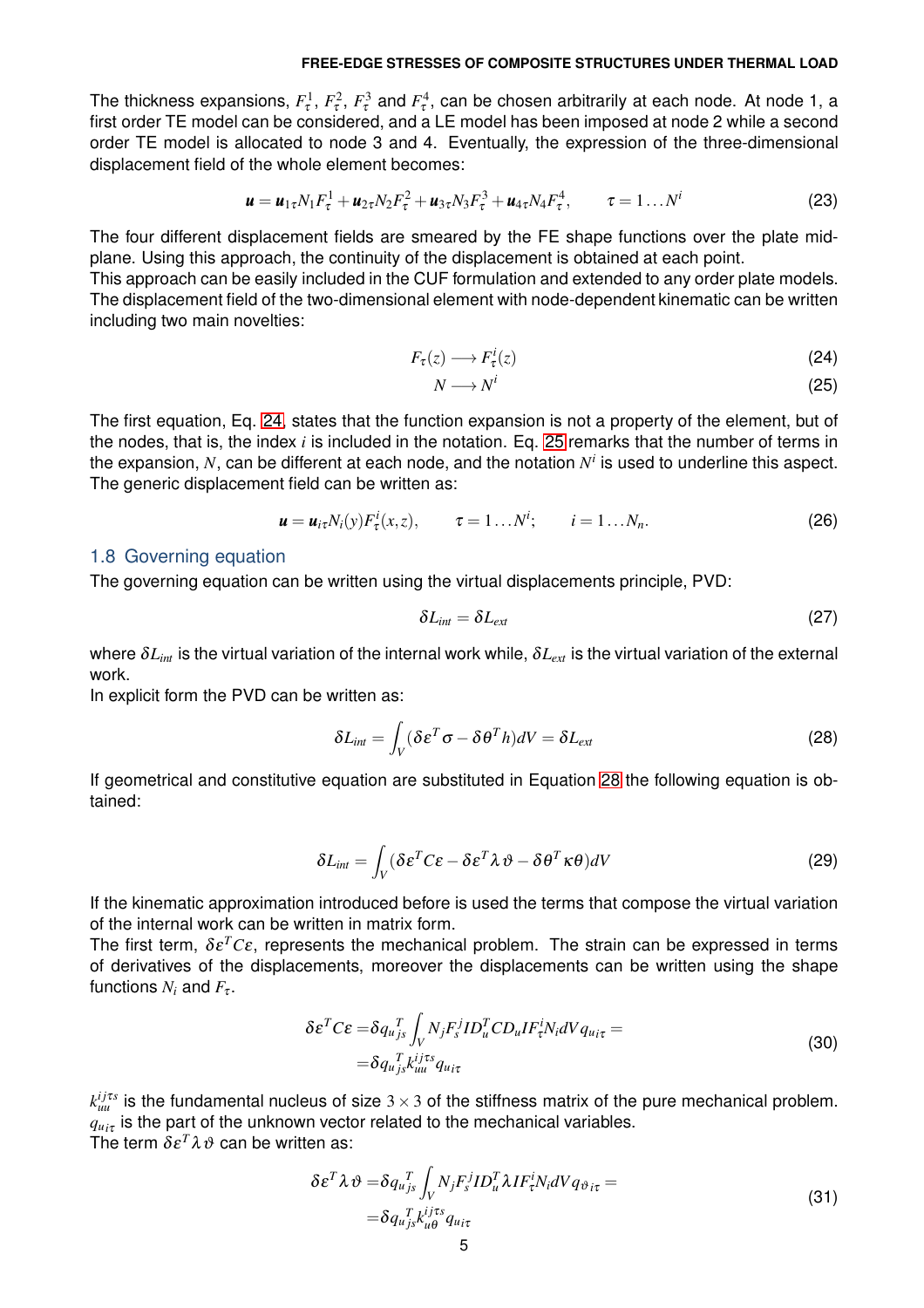<span id="page-5-0"></span>

Figure  $3 - \sigma_{zz}$  distribution evaluated using different equivalent single layer models, reference results from [\[14\]](#page-10-4).

*k i j*τ*s*  $u^{ijts}_{\mu\theta}$  is the fundamental nucleus of size  $3\times1$  of the stiffness matrix of the thermo-elastic problem.  $q_{\vartheta}{}_{i\tau}$ is the part of the unknown vector related to the thermal variable. The term  $\delta \theta^T \kappa \theta$  can be written as:

$$
\delta \theta^T \kappa \theta = \delta q_{\vartheta j_s}^T \int_V N_j F_s^j I D_{\vartheta}^T \kappa D_{\vartheta} I F_{\tau}^i N_i dV q_{\vartheta i\tau} =
$$
  
=  $\delta q_{u j_s}^T k_{\theta \theta}^{ij \tau s} q_{u i\tau}$  (32)

*k i j*τ*s*  $\frac{dfds}{\theta\theta}$  is the fundamental nucleus of size  $1\times1$  of the stiffness matrix of the pure thermal problem. All the fundamental nucleus can be assembled together in fundamental nucleus of the multi-field problem:

$$
\delta L_{int} = \delta q_{js}^T \left[ \begin{bmatrix} \cdot & \cdot & \cdot & \cdot \\ \cdot & k_{uu} & \cdot & \cdot \\ \cdot & \cdot & \cdot & \cdot \\ \cdot & \cdot & \cdot & \cdot \end{bmatrix} \begin{bmatrix} \cdot & \cdot & \cdot & \cdot \\ k_{u\theta} & \cdot & \cdot & \cdot \\ \cdot & \cdot & \cdot & \cdot \\ k_{\theta\theta} & \cdot & \cdot \end{bmatrix} \right] q_{i\tau} \qquad (33)
$$

The term  $k_{\theta u}$  can be neglected when an external temperature is imposed as boundary condition, as in the present paper.

# **2. Results**

The present model has been assessed considering the benchmark presented in [\[14\]](#page-10-4). A composite plate (see Figure [2\)](#page-1-0) with dimensions: a=10 mm, b=4 mm, and h=1 mm has been considered. A four layers laminate with stacking sequence of [0/90]*<sup>s</sup>* has been used. The properties of the material are:  $E_1 = 137.9$  GPa,  $E_2 = E_3 = 14.48$  GPa,  $G_{12} = G_{13} = G_{23} = 5.86$  GPa,  $v_{12} = v_{13} = v_{23} = 0.21$  GPa,  $\alpha_1=$   $0.36\times10^{-6}C^{-1}$  and  $\alpha_2=\alpha_3$   $=$   $28.8\times10^{-6}C^{-1}$  . The plate has a thermal load of 1 C. The transverse normal stress, <sup>σ</sup>*zz* at the interface between the layers at 0 and 90 degree have been investigated. The through the thickness distribution of  $\sigma_{z}$  at the free edge has been also considered. Equivalent single layer models, layer-wise models and mixed models have been compared.

Figure [3](#page-5-0) shows the <sup>σ</sup>*zz* distribution evaluated using equivalent single layer models with a different orders of expansion. The models are denoted as TE-n where n is the order, e.g. model TE4 is a fourth order model.

The results show that a first order model is not able to detect the normal through the thickness stress. An higher order model is required to detect the stress concentration. Figure [4](#page-6-0) shows the through-thethickness distribution of <sup>σ</sup>*zz* at the free edge. The value of <sup>σ</sup>*zz* is expected to be zero at the top and at the bottom of the plate but the present TE models are not able to fulfill the requirements.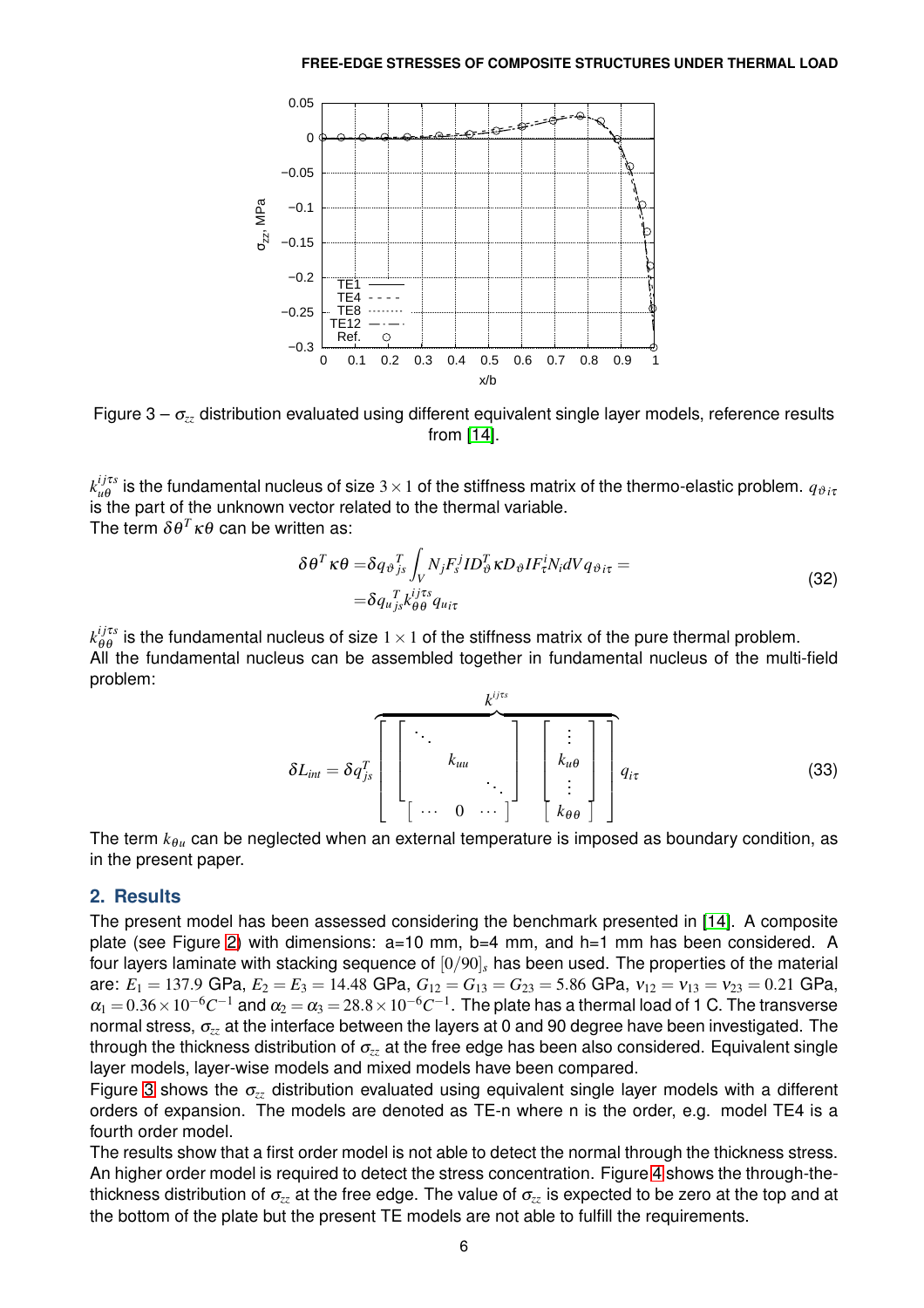<span id="page-6-0"></span>

<span id="page-6-1"></span>Figure 4 – Through-the-thickness distribution of <sup>σ</sup>*zz* at the free edge evaluated using different ESL models.



Figure  $5 - \sigma_{zz}$  distribution evaluated using different Layer-wise linear models.

Figure [5](#page-6-1) shows the  $\sigma_{zz}$  distribution, at the interface between the layer at 0 an 90 degree, evaluated using three different linear layer-wise approaches. The models are denoted using the nomenclature  $k - LE - m$  where *k* is the number of elements for each layer and *m* is the order of the Lagrange expansion. Models 1LE1, 2LE1 and 3LE1 use one, two and three linear Lagrange elements on each layer.

Figures [6](#page-7-0) and [7](#page-7-1) show the <sup>σ</sup>*zz* distributions using quadratic and cubic Lagrange expansion respectively. The results show that linear and quadratic elements are not able to detect the stress concentrations at the free edge. Cubic elements, see Figure [7,](#page-7-1) provide reliable results independently from the number of elements used through-the-thickness. Figure [8](#page-7-2) shows that the use of at least two cubic elements for each layer leads to a fulfillment of the expected boundary condition with a value of <sup>σ</sup>*zz* equal to zero at the top and at the bottom of the plate.

Figures [9](#page-8-0) and [10](#page-8-1) report the results for two models based on a NDK approach. Both models have a TE model up to  $x/b=0.7$  and a LE models from  $x/b>0.7$ . The use of a TE model in the central part of the plate lead to a reduction of the computational cost. The model 3LE3 has 53724 dof. The model 3LE3+TE4 uses a fourth order Taylor model in the central part and has 19164 dofs. Model 3LE3+TE8 has a eighth order TE mdoel in the central part and require 23484 dofs.

The results show that the use of the NDK approach can lead to accurate results with a significant reduction in the computational costs. The results provided by model 3LE3+TE4 are coparable with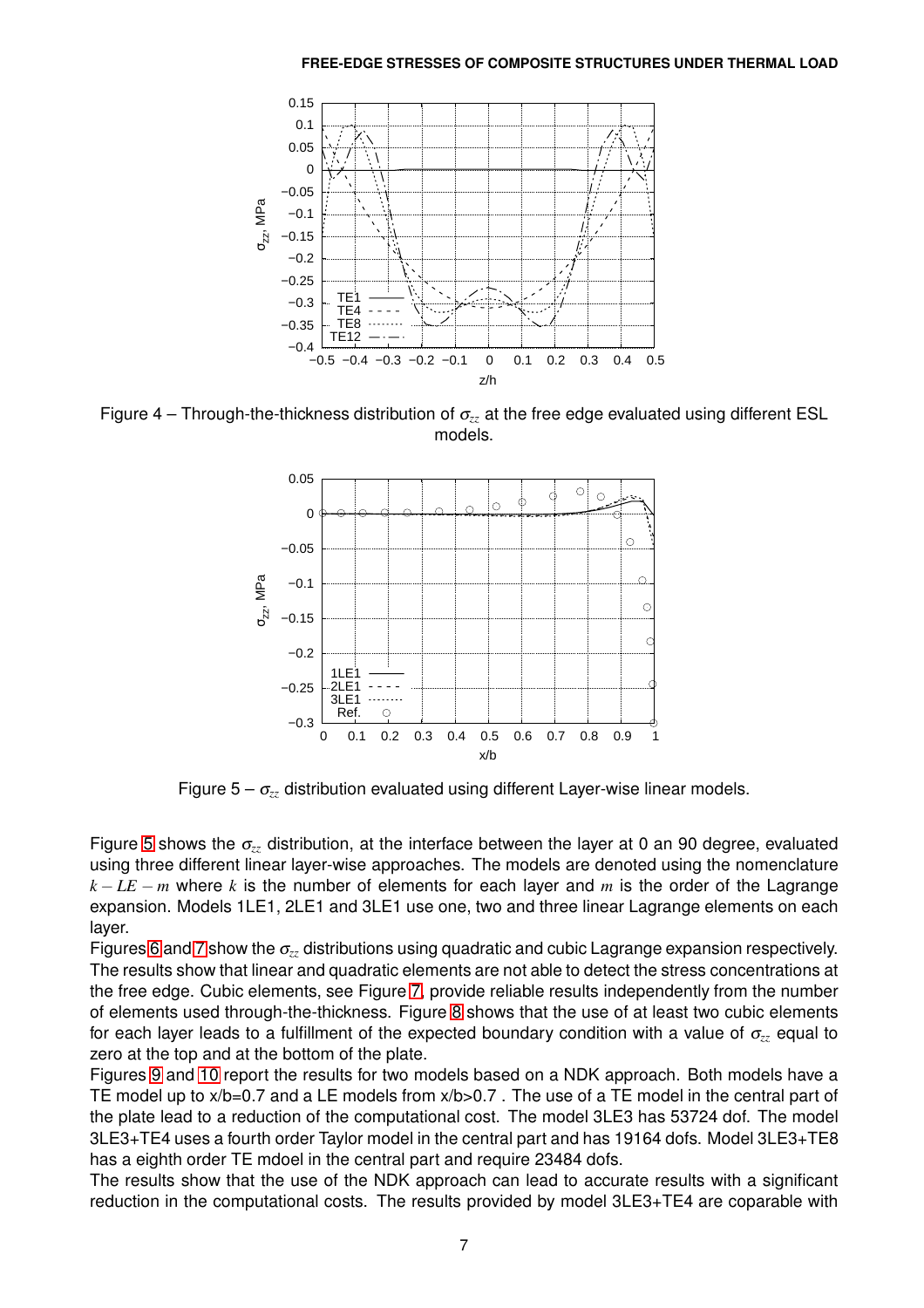<span id="page-7-0"></span>

<span id="page-7-1"></span>Figure 6 – <sup>σ</sup>*zz* distribution evaluated using different Layer-wise quadratic models.



<span id="page-7-2"></span>Figure 7 – <sup>σ</sup>*zz* distribution evaluated using different Layer-wise cubic models.



Figure 8 – Through-the-thickness distribution of <sup>σ</sup>*zz* at the free edge evaluated using different cubic LE models.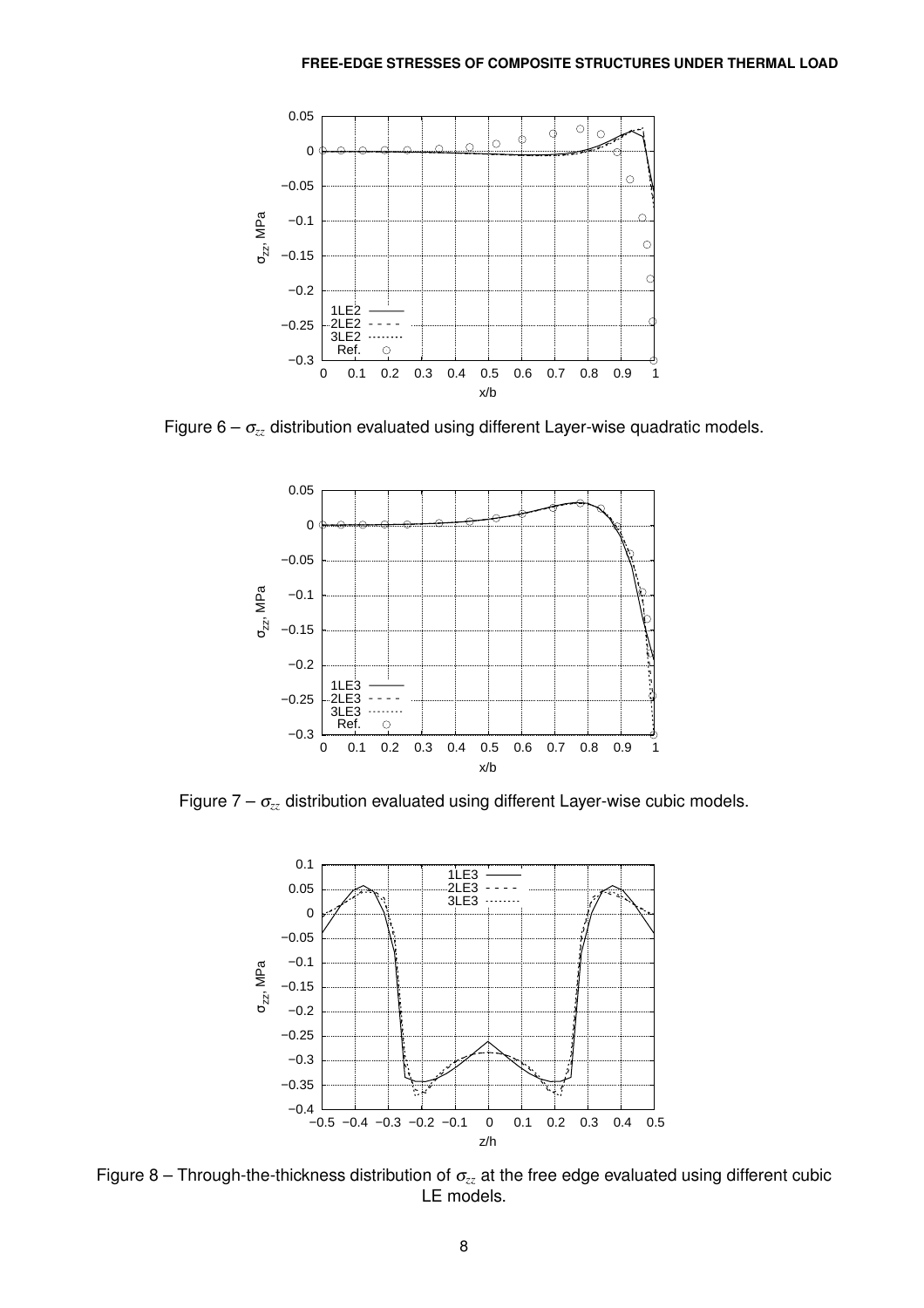<span id="page-8-0"></span>

Figure  $9 - \sigma_{zz}$  distribution evaluated using different NDK models.

<span id="page-8-1"></span>

Figure 10 – Through-the-thickness distribution of <sup>σ</sup>*zz* at the free edge evaluated using different NDK models.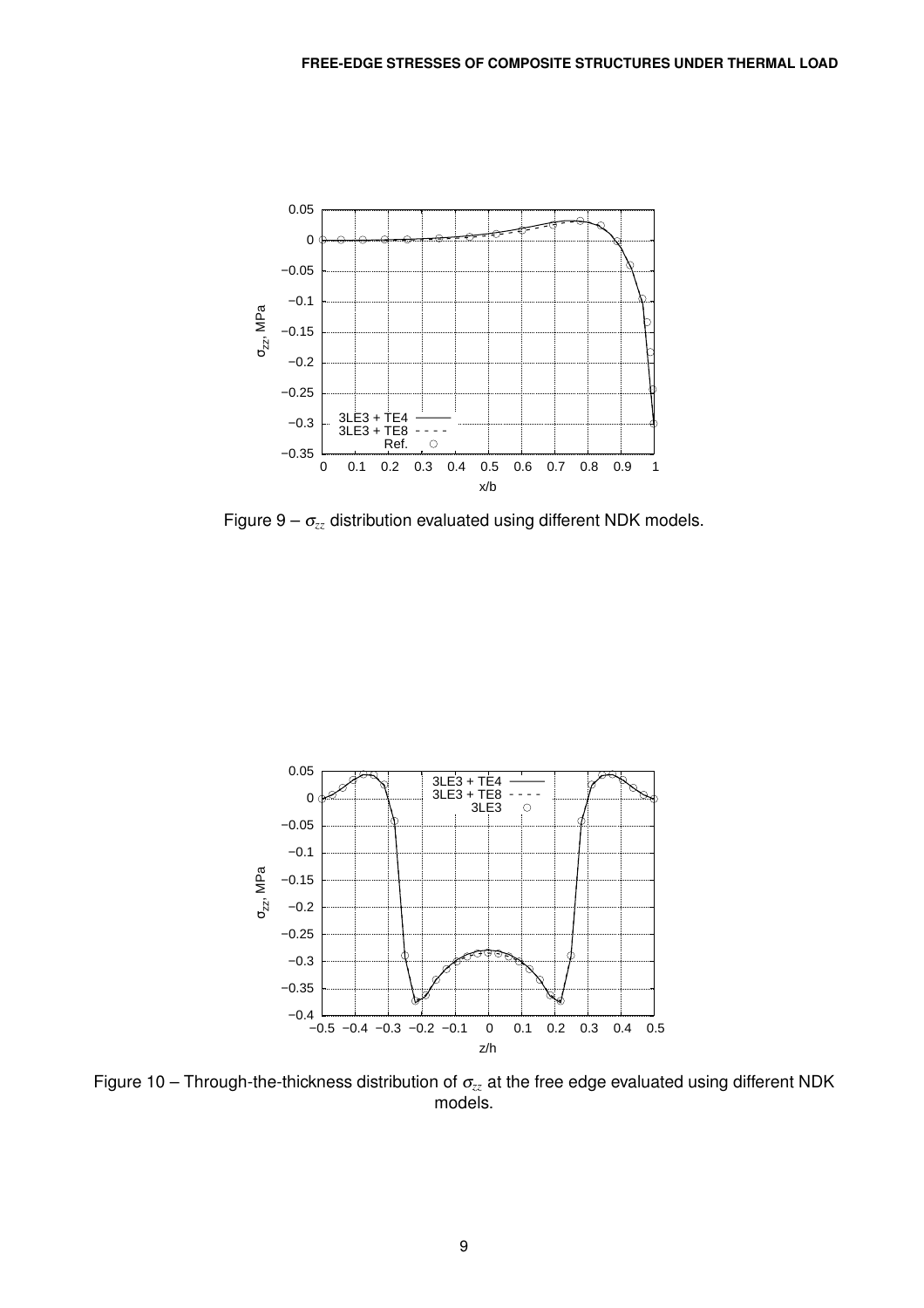those from model 3LE3 but with a reduction of the dofs of about 64%.

## **3. Conclusions**

A refined kinematic model for the free-edge analysis of composite structures under thermal loads has been presented. The Carrera Unified Formulation has been used to derive the governing equations in a general form. Equivalent single layer model, as well as, layer-wise models have been adopted and compared. A node dependent kinematic model has been introduced to refine the results locally. The model has been assessed using the benchmark available in the open literature. From the results it is possible to state that:

- The use of refined kinematic models can lead to accurate results in the analysis of the free-edge stress of composite structures under thermal loads;
- The use of ESL models, up to a twelfth order, can lead to accurate results at the layers interface but is not able to fulfill the equilibrium condition at the top/bottom of the plate;
- A cubic layer-wise model is required to obtain an accurate stress field at the layers interfaces and through-the-thickness.
- A node dependent kinematic approach can be used to reduce the computational costs preserving the results accuracy.

## **4. Contact Author Email Address**

mailto: enrico.zappino@polito.it

## **5. Copyright Statement**

The authors confirm that they, and/or their company or organization, hold copyright on all of the original material included in this paper. The authors also confirm that they have obtained permission, from the copyright holder of any third party material included in this paper, to publish it as part of their paper. The authors confirm that they give permission, or have obtained permission from the copyright holder of this paper, for the publication and distribution of this paper as part of the ICAS proceedings or as individual off-prints from the proceedings.

## <span id="page-9-6"></span>**References**

- [1] Carrera, E., Brischetto, S., and Nali, P. Variational Statements and Computational Models for MultiField Problems and Multilayered Structures. *Mechanics of Advanced Materials and Structures 15*, 3-4 (2008), 182–198.
- <span id="page-9-8"></span>[2] Carrera, E., Cinefra, M., Li, G., and Kulikov, G. MITC9 shell finite elements with miscellaneous throughthe-thickness functions for the analysis of laminated structures. *Composite Structures 154* (2016), 360– 373.
- <span id="page-9-3"></span>[3] Carrera, E., Cinefra, M., Petrolo, M., and Zappino, E. *Finite element analysis of structures through Unified Formulation*. John Wiley & Sons, 2014.
- [4] Carrera, E., Zappino, E., and Li, G. Analysis of beams with piezo-patches by node-dependent kinematic finite element method models. *Journal of Intelligent Material Systems and Structures 29*, 7 (2018), 1379– 1393.
- <span id="page-9-5"></span>[5] Carrera, E., Zappino, E., and Li, G. Finite element models with node-dependent kinematics for the analysis of composite beam structures. *Composites Part B: Engineering 132* (jan 2018), 35–48.
- <span id="page-9-1"></span>[6] Dávila, C. G., Davila, C. G., and Dávila, C. G. Solid-to-shell transition elements for the computation of interlaminar stresses. *Computing Systems in Engineering 5*, 2 (apr 1994), 193–202.
- <span id="page-9-4"></span>[7] de Miguel, A. G., Pagani, A., and Carrera, E. Free-edge stress fields in generic laminated composites via higher-order kinematics. *Composites Part B: Engineering 168* (jul 2019), 375–386.
- <span id="page-9-0"></span>[8] He, J., and Zhang, Z. Bending analysis of antisymmetric angle-ply laminated plates including transverse shear effects. *Composite Structures 34*, 4 (1996), 437–444.
- <span id="page-9-2"></span>[9] Herakovich, C. T. On thermal edge effects in composite laminates. *International Journal of Mechanical Sciences 18*, 3 (1976), 129–134.
- <span id="page-9-7"></span>[10] Naghdi, P. The theory of plates and shells. *Handbuch der Physik, vol. VI a-2* (1972), 425–640.